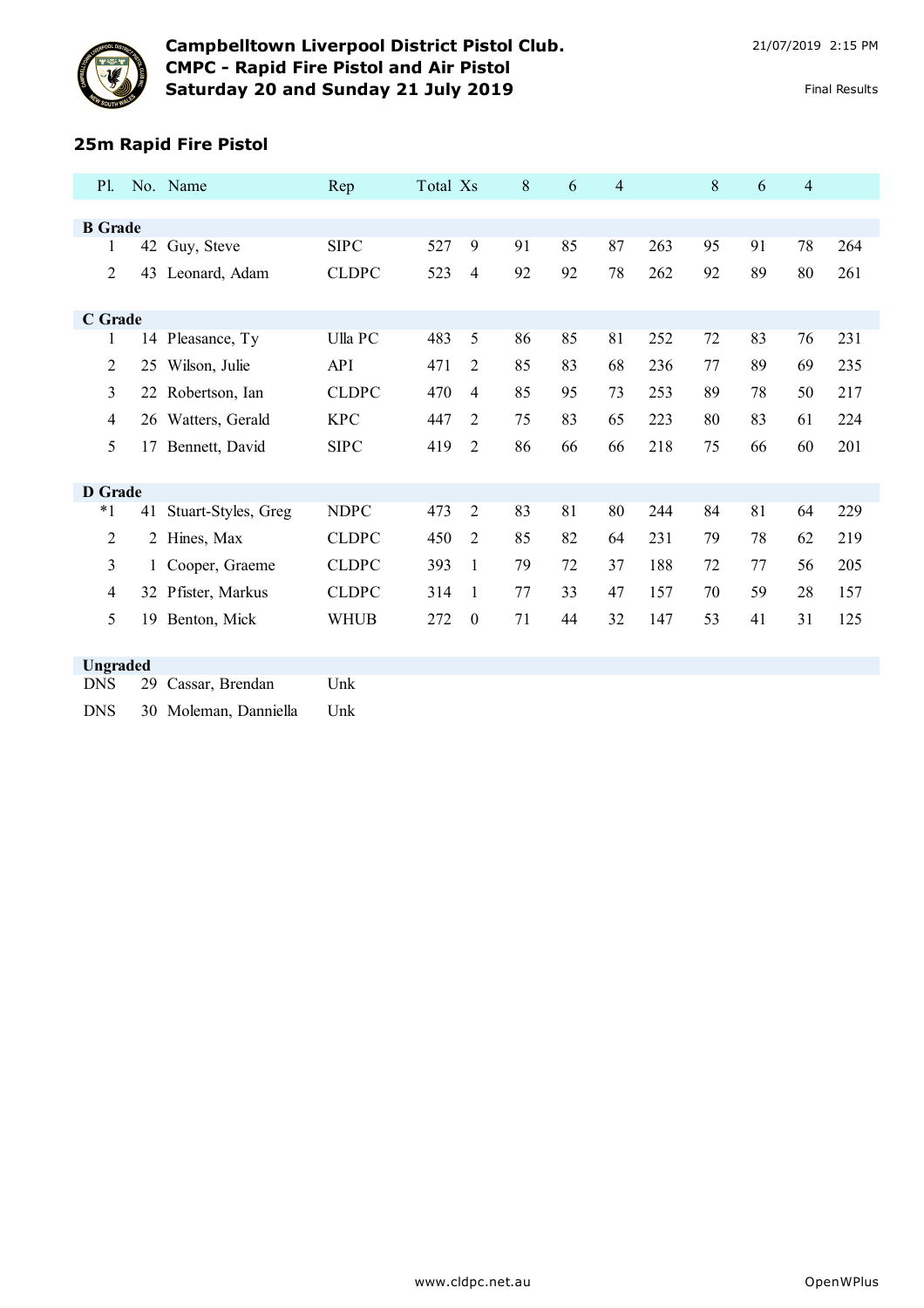

# **Campbelltown Liverpool District Pistol Club.** 21/07/2019 2:15 PM **CMPC - Rapid Fire Pistol and Air Pistol Saturday 20 and Sunday 21 July 2019** Final Results Final Results

#### **10m Air Pistol Men**

| <b>P1.</b>     |    | No. Name            | Rep          | Total Xs |                  | $\mathbf{1}$ | $\overline{2}$ | 3  | $\overline{4}$ | 5  | 6       |
|----------------|----|---------------------|--------------|----------|------------------|--------------|----------------|----|----------------|----|---------|
|                |    |                     |              |          |                  |              |                |    |                |    |         |
| A Grade        |    |                     |              |          |                  |              |                |    |                |    |         |
| 1              |    | 12 Bell, Kerry      | <b>CLDPC</b> | 559      | 8                | 96           | 91             | 94 | 92             | 92 | 94      |
| 2              | 22 | Robertson, Ian      | <b>CLDPC</b> | 550      | 8                | 90           | 89             | 93 | 94             | 93 | 91      |
| <b>DNS</b>     |    | Kroopin, Nicholas   | <b>GLBPC</b> |          |                  |              |                |    |                |    |         |
|                |    |                     |              |          |                  |              |                |    |                |    |         |
| <b>B</b> Grade |    |                     |              |          |                  |              |                |    |                |    |         |
| 1              |    | 14 Pleasance, Ty    | Ulla PC      | 503      | $\mathbf{1}$     | 87           | 87             | 78 | 81             | 89 | 81      |
| $\overline{2}$ | 28 | Mobbs, Darren       | <b>CLDPC</b> | 498      | 4                | 82           | 83             | 83 | 89             | 77 | 84      |
| 3              | 19 | Benton, Mick        | <b>WHUB</b>  | 419      | 1                | 73           | 76             | 55 | 69             | 69 | $77 \,$ |
|                |    |                     |              |          |                  |              |                |    |                |    |         |
| C Grade        |    |                     |              |          |                  |              |                |    |                |    |         |
| 1              | 27 | Thompson, Paul      | <b>CLDPC</b> | 525      | $\overline{4}$   | 84           | 89             | 83 | 90             | 88 | 91      |
| $\overline{c}$ | 3  | Broughall, Robert   | <b>GPS</b>   | 504      | $\overline{2}$   | 76           | 86             | 87 | 86             | 86 | 83      |
| 3              | 17 | Bennett, David      | <b>SIPC</b>  | 503      | 6                | 78           | 86             | 82 | 80             | 87 | 90      |
| $\overline{4}$ |    | 32 Pfister, Markus  | <b>CLDPC</b> | 500      | 5                | 80           | 81             | 81 | 89             | 86 | 83      |
| 5              | 2  | Hines, Max          | <b>CLDPC</b> | 490      | 3                | 82           | 84             | 79 | 85             | 82 | 78      |
| 6              | 21 | Smith, William      | <b>CLDPC</b> | 480      | 3                | 72           | 78             | 87 | 85             | 78 | 80      |
| $\overline{7}$ | 20 | Cashen, John        | <b>CLDPC</b> | 477      | $\boldsymbol{0}$ | 81           | 83             | 79 | 77             | 76 | 81      |
|                |    |                     |              |          |                  |              |                |    |                |    |         |
| <b>D</b> Grade |    |                     |              |          |                  |              |                |    |                |    |         |
| $*1$           |    | 31 Leousis, Anthony | <b>SIPC</b>  | 552      | 10               | 92           | 96             | 92 | 90             | 90 | 92      |
| $*2$           | 1  | Cooper, Graeme      | <b>CLDPC</b> | 518      | 4                | 89           | 83             | 84 | 89             | 88 | 85      |
| 3              | 5  | Willis, Michael     | <b>SIPC</b>  | 477      | 3                | 85           | 79             | 87 | 71             | 77 | 78      |
| $\overline{4}$ | 26 | Watters, Gerald     | <b>KPC</b>   | 452      | $\overline{2}$   | 68           | 76             | 76 | 75             | 79 | 78      |
| 5              | 24 | Marchbank, Nathan   | <b>CLDPC</b> | 449      | $\theta$         | 70           | 64             | 75 | 79             | 77 | 84      |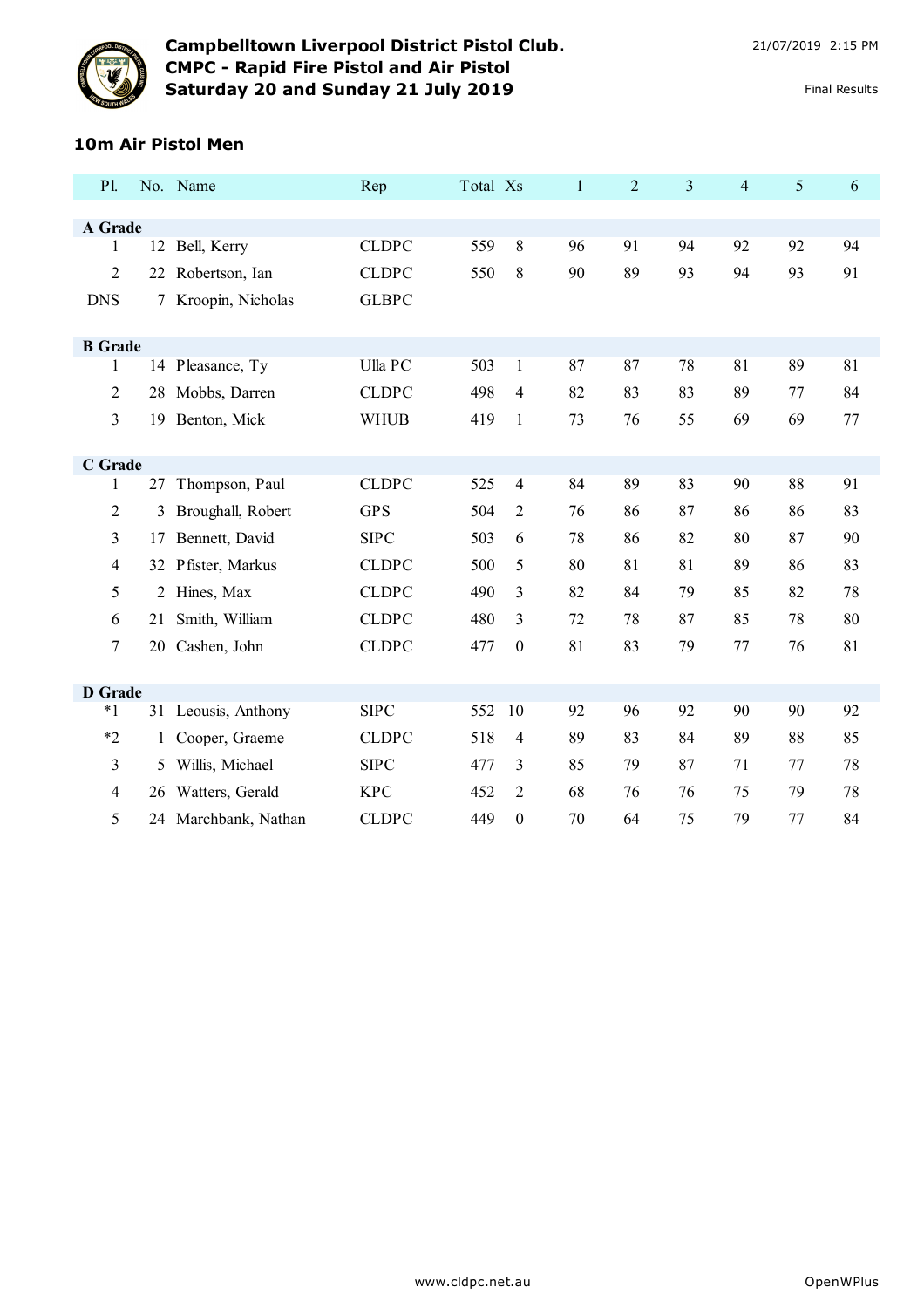

# **10m Air Pistol Women**

| <b>Pl.</b>     |    | No. Name              | Rep          | Total Xs |                  | $\mathbf{1}$ | 2  | $\overline{3}$ | $\overline{4}$ | 5  | 6  |
|----------------|----|-----------------------|--------------|----------|------------------|--------------|----|----------------|----------------|----|----|
|                |    |                       |              |          |                  |              |    |                |                |    |    |
| A Grade        |    |                       |              |          |                  |              |    |                |                |    |    |
| 1              |    | 30 Moleman, Danniella | Unk          | 553      | -11              | 89           | 96 | 96             | 92             | 90 | 90 |
| $\overline{2}$ | 11 | Cowling, Lara         | <b>BaPC</b>  | 546      | 13               | 85           | 94 | 93             | 94             | 87 | 93 |
| $\overline{3}$ |    | 16 Guy, Sue           | <b>SIPC</b>  | 538      | $\overline{4}$   | 91           | 92 | 92             | 87             | 88 | 88 |
| <b>DNS</b>     | 8  | Kroopin, Sacha        | <b>GLBPC</b> |          |                  |              |    |                |                |    |    |
|                |    |                       |              |          |                  |              |    |                |                |    |    |
| <b>B</b> Grade |    |                       |              |          |                  |              |    |                |                |    |    |
| 1              | 13 | Jarnjevic, Lyndall    | Lex          | 525      | $\overline{4}$   | 89           | 88 | 86             | 86             | 87 | 89 |
| $\overline{2}$ | 10 | Rossetto, Una         | Ulla PC      | 518      | 7                | 81           | 88 | 91             | 89             | 82 | 87 |
|                |    |                       |              |          |                  |              |    |                |                |    |    |
| C Grade        |    |                       |              |          |                  |              |    |                |                |    |    |
| 1              | 4  | Willis, Jackie        | <b>SIPC</b>  | 517      | 5                | 86           | 85 | 87             | 92             | 87 | 80 |
| $\overline{2}$ | 18 | Benton, Toni          | <b>WHUB</b>  | 506      | 7                | 80           | 87 | 82             | 91             | 80 | 86 |
| $\overline{3}$ | 15 | Dobinson, Jodie       | <b>CLDPC</b> | 491      | 3                | 69           | 87 | 83             | 83             | 84 | 85 |
| $\overline{4}$ | 23 | Lazarus, Jennifer     | 74           | 481      | 2                | 73           | 82 | 85             | 83             | 80 | 78 |
| 5              | 25 | Wilson, Julie         | API          | 451      | $\boldsymbol{0}$ | 82           | 73 | 76             | 76             | 69 | 75 |
| <b>DNS</b>     | 6  | Brandt, Regina        | <b>GLBPC</b> |          |                  |              |    |                |                |    |    |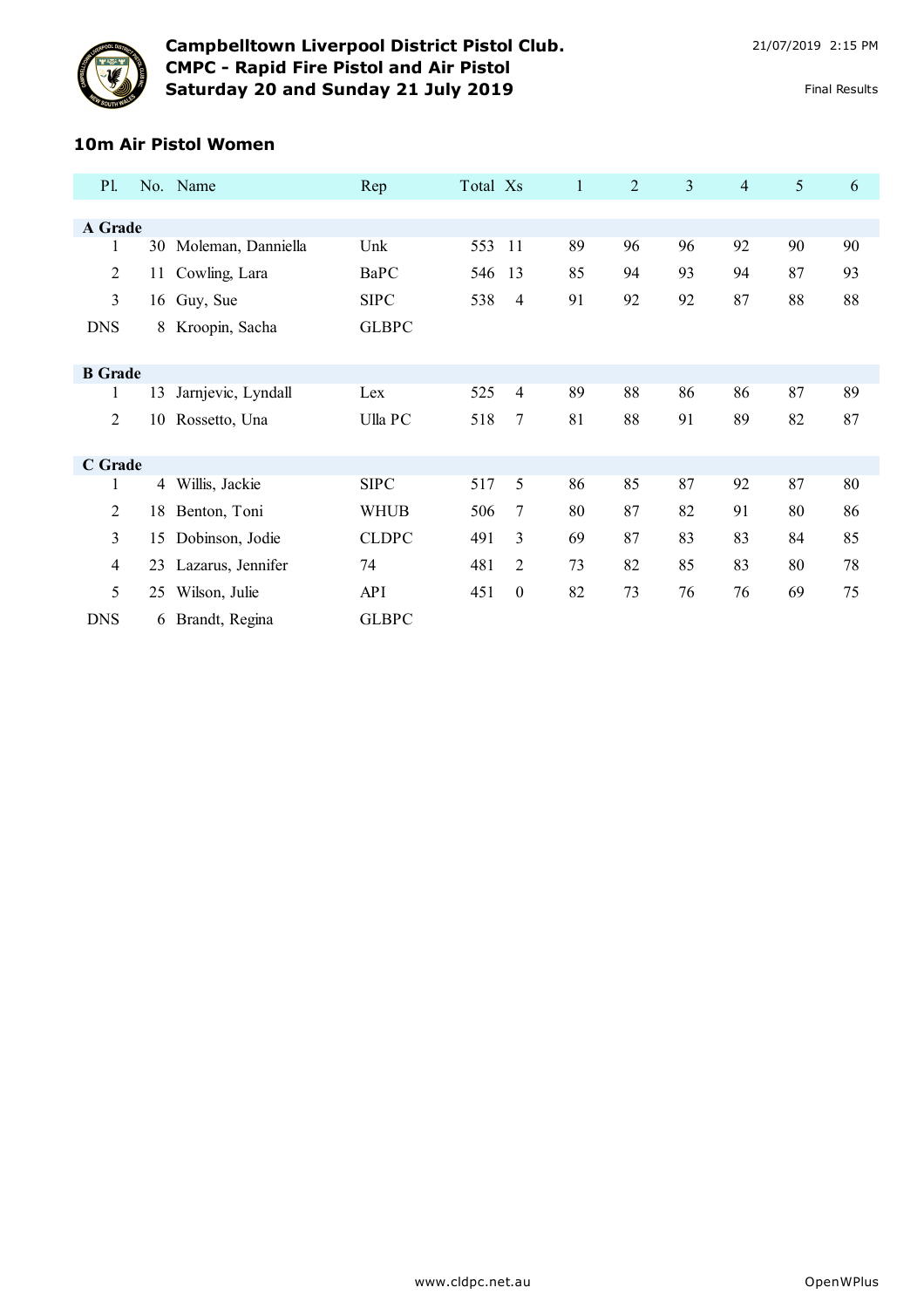

# **10m Air Pistol Junior Men**

| P1.     | No. Name           | Rep | Total Xs |  |    |    | $1 \qquad 2 \qquad 3$ | $\overline{4}$ | $\sqrt{5}$ | $\sigma$ |
|---------|--------------------|-----|----------|--|----|----|-----------------------|----------------|------------|----------|
| D Grade |                    |     |          |  |    |    |                       |                |            |          |
|         | 29 Cassar, Brendan | Unk | 329      |  | 62 | 59 | 50                    | 53             | 58         | 47       |